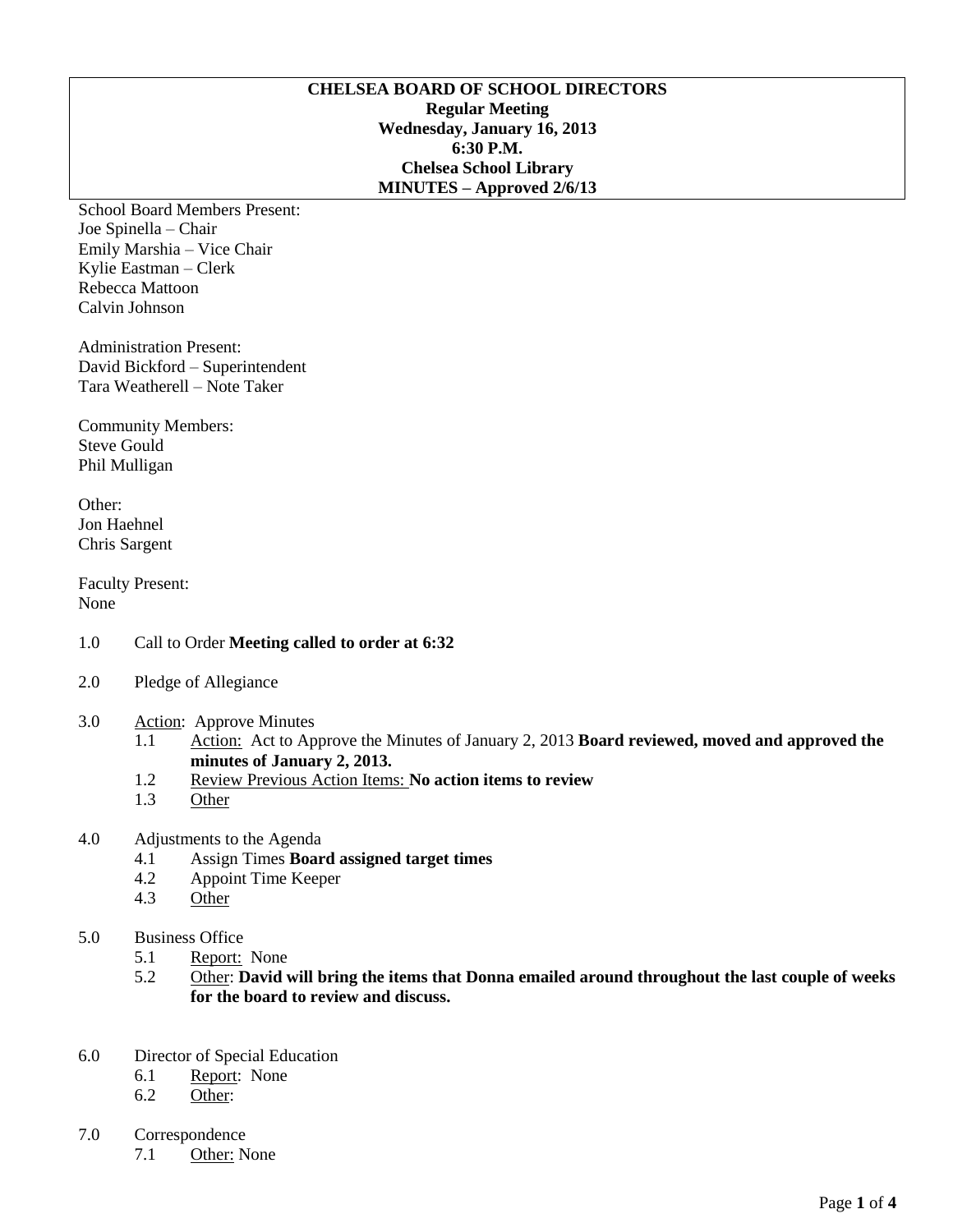# 8.0 Public Comments

- 8.1 Other: Diversity Day will be held on 2/14/2013 Mark **will follow up on this and report back to the board with regard to what the day will entail.**
- 8.2 Emily shared a concern about bus idling and this was passed onto David and it was passed onto the bus company.
- 8.3 Emily communicated that the Planning Commission is reviewing the town plan and that the planning commission would like the school board to review the portion of the plan that involves the school.

# 9.0 Principal

- 9.1 Report: Principal's Report (exhibit 1)
	- 9.1.1 Middle School Curriculum
	- 9.1.2 Midterm Exams will be held for the middle school & high school students the week of January  $14<sup>th</sup>$  will make up exams to be held on January  $18<sup>th</sup>$
	- 9.1.3 National Assessment of Education Progress will be on February 11, 2013 for the Fourth & Eighth Grade in either math or reading
	- 9.1.4 Chelsea's *Points of Pride Report* draft has been completed
	- 9.1.5 School Play tentative date is May 30, 2012 at 6:00pm
	- 9.1.6 Vermont Schoolhouse Consultant Jon Udis observed elementary classrooms as well as art, music and physical education the week of January  $7<sup>th</sup>$ , 2013. Will met with Superintendent Bickford and Mark on January  $28<sup>th</sup>$  to discuss his findings
	- 9.1.7 Chelsea Public School has been selected by the VT Department of Education to pilot Smarter Balance Assessments during its window March 6-21, 2013
	- 9.1.8 January  $21<sup>st</sup>$  In-service will include refresher training on Web2School, student management system as well as training by Key Communications on the school's new phone/communication system.
	- 9.1.9 2 2<sup>nd</sup> Ouarter ends Friday, January 18, 2013 report cards issued: Thursday, January 24, 2013
	- 9.1.10 Key Communications will be here on January 18, 2013 for upgrades and will be completed on Monday, January 21.
	- 9.1.11 The stairwell off the main entrance was repainted by Terry during holiday break
	- 9.1.12 Door Security as of today, January  $16<sup>th</sup>$  all doors will remain locked during instructional time with access through the main entrance by an electronic buzz-in system
	- 9.1.13 Emergency Response Plan: A meeting with location first responders will be held on January 14, 2013 to discuss the school's new emergency response plan, to discuss coordinating efforts in the event of an emergency, and to discuss planning and training for faculty and staff.
	- 9.1.14 VT Mechanical/Heating System: Terry Libby reports the heating system is back to running normally.
	- 9.1.15 Bridge Building & Testing was held
	- 9.1.16 Chelsea Public School Newsletters and weekly communications will be distributed electronically through parent/family emails. Hardcopies will be available to parents who do not have email access and will continue to be distributed to local business and the public library.
	- 9.1.17 Chelsea Public School has secured three new students for the 2013-2014 school year from Tunbridge.
- 9.2 Report: Chelsea Public School Points of Pride (electronic copy) Board reviewed the Points of Pride that was shared, would like a few copies available during Town Meeting, and around town at the local Real Estate Offices, Elementary Schools, etc.
- 9.3 Report: Food Service Equipment Grant (exhibit 2)
	- 9.3.1 Kitchen Manager Cathy Johnson is looking to apply for a grant from the State of Vermont Child Nutrition Department. The Grant is a 50/50 Equipment Grant. This would be used to replace the convection oven we have now that was manufactured in 1978, and needs to be replaced. The total cost of the new oven would be about \$4,000.
	- 9.3.2 Action: Act to approve the Food Service Equipment Grant **Board moved and approved to match the funding obtained through Cathy Johnson applying for the 50/50 Equipment Grant to purchase a new convection oven.**
- 9.4 Report:
- 9.5 Other: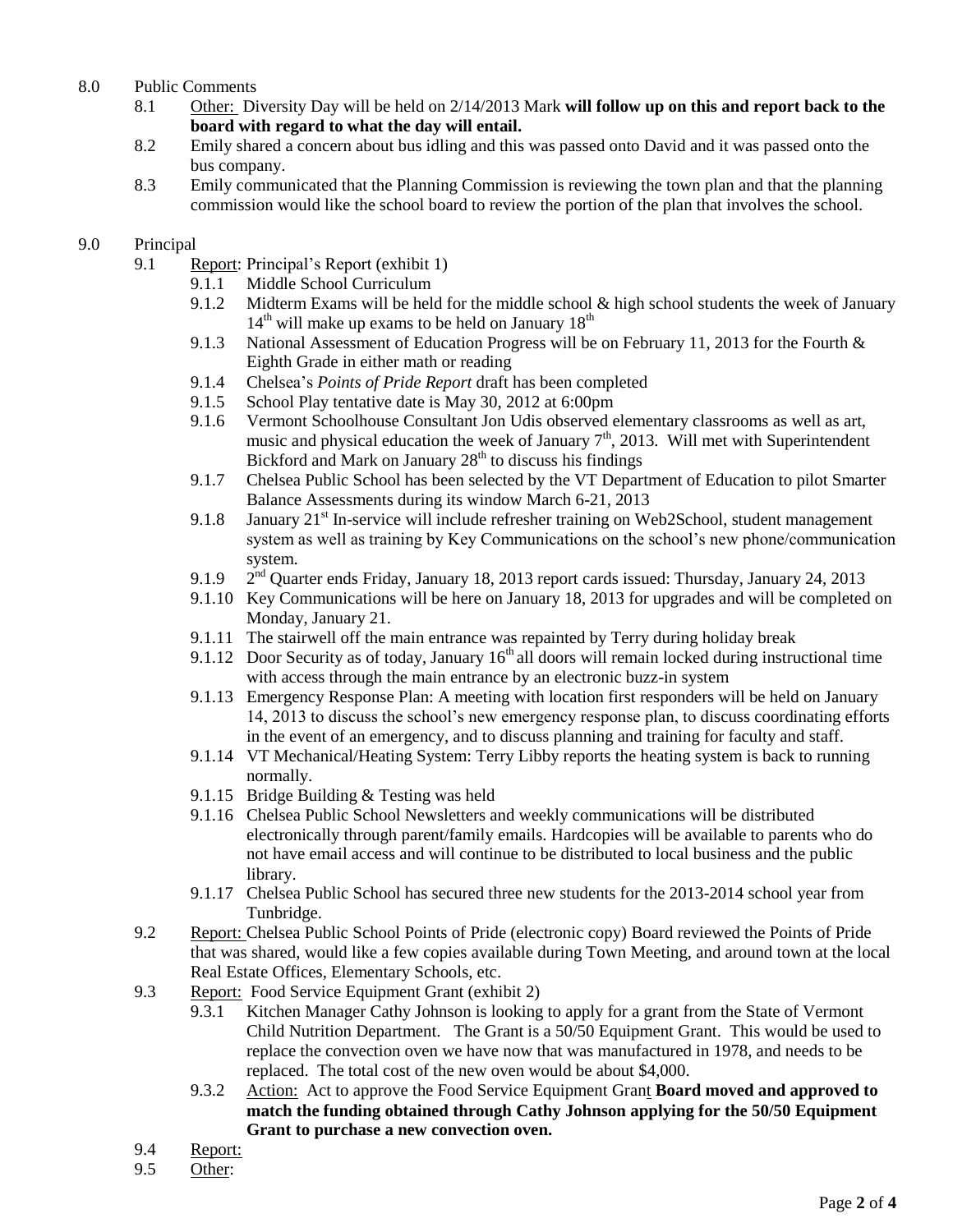# 10.0 Superintendent

- 10.1 Report: Annual Report (exhibit 3)
	- 10.1.1 David reviewed and discussed the Superintendent's Report for the Year Ending December 31, 2012.
	- 10.1.2 School Board & Superintendent's Association ran a press conference yesterday, project began 2 years ago – What is an excellent education?
		- 10.1.2.1 Universal access to preschool
		- 10.1.2.2 Supporting a new vision for teaching and learning, flexible schedules, team teaching, outside learning, licensing system
		- 10.1.2.3 Supporting Families and Communities
		- 10.1.2.4 Technology
		- 10.1.2.5 Looking at the role of leadership in articulating and communicating changes in education
- 10.2 Other:

# 11.0 OWSU

- 11.1 Report: By Laws (exhibit 4)
- 11.2 Report: Executive Committee Charge (exhibit 5)
- 11.3 Report: Update on Negotiations
- 11.4 Other: Reviewed the discussion about the current enrollment in Special Education
- 11.5 Future Meeting Dates: January 17, 2013 @ 6:00 PM - Negotiations @ South Royalton February 7, 2013 @ 6:00 PM – Negotiations @ South Royalton February 14, 2013 @ 6:30 PM – Executive Committee @ OWSU February 21, 2013 @6:00 PM – Negotiations @ South Royalton
- 12.0 RTCC Representative
	- 12.1 Report: None
	- 12.2 Other:
- 13.0 Old Business
	- 13.1 Report: None
	- 13.2 Other:

#### 14.0 New Business

14.1 Report: Update on Negotiations

14.1.1 Kylie attended the meeting. Progress was made in consolidating the language between the current contracts with regard to military leave, jury duty and bereavement leave.

- 14.2 Other:
- 15.0 Future Agenda Items:
	- 15.1 Special Revenue Funds
	- 15.2 Other
- 16.0 Future Chelsea Meetings
	- 16.1 Regular Meetings February 6, 2013 @ 6:30 PM February 20, 2013 @ 6:30 PM
- 17.0 Other Business
	- 17.1 Jon Haehnel was here to review and discuss the Energy Audit that was completed for the school **Board would like to invite Terry to the next meeting to discuss the Energy Audit and determine a plan of action; will look into the bid specs that were sent out for the boiler project to determine if everything was done appropriately.**